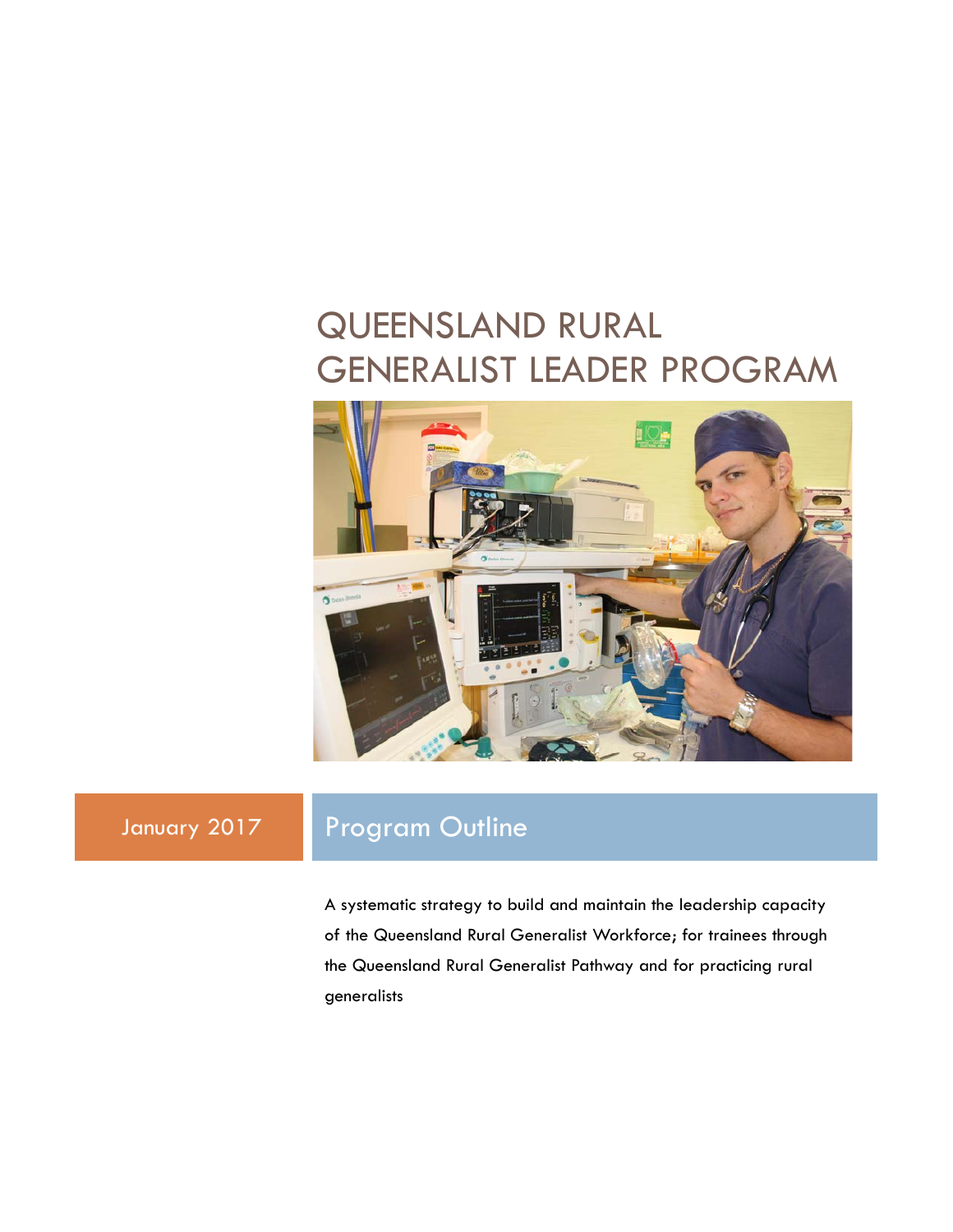# QUEENSLAND RURAL GENERALIST LEADER PROGRAM

**PROVIDING LEADERSHIP CAPABILITY WITHIN ITS MEDICAL RURAL GENERALIST WORKFORCE THAT THE QUEENSLAND BUSH NEEDS**

## ONE|CONTEXT

Medical workforce in each rural and remote community is, by virtue of its small critical mass, inherently fragile. It follows that medical service in each rural and remote community is, by virtue of its dependency on an inherently fragile workforce, itself inherently fragile.

It ought to follow that as a consequence of their inherent fragility, medical service and workforce in rural and remote communities of Queensland are subject to quality leadership and management. Unfortunately, workforce decline and absence have impacted the latter as well.

Remote and rural medical services are not only inherently fragile, but not uncommonly, lack a focus on developing leadership and management skills.

Despite their inherent fragility and endemic leadership and management challenges, some remote and rural medical services are flourishing! Not surprisingly, their flourishing status has little relationship to the relative amenity and accessibility of the community but strongly associated with quality leadership, particularly clinical, and good management.

Into this context, Queensland's Rural Generalist Program and its Pathway in particular, are supplying a workforce that is well equipped clinically to provide the medical service that remote and rural communities need. The numbers of trainees and fellows who have completed vocational training is increasing.

Medical rural generalists inevitably find themselves in leadership roles in both their clinical services and their resident communities by virtue of the rural generalist role, of the small clinical workforce team in which they find themselves, of service demand, and of community expectation. *How well are they prepared for this leadership responsibility?*

Trainee recruitment processes demonstrate a very pleasing phenomenon: The cohorts of recruits consistently demonstrate inherent leadership potential, often already practiced during medical training years in their university academic and social settings but also in other voluntary service.

The Pathway does already offer opportunity for leadership development, though currently this is not expressly specified within the pathway nor underpinned with appropriate pedagogical strategy, professional recognition or certification.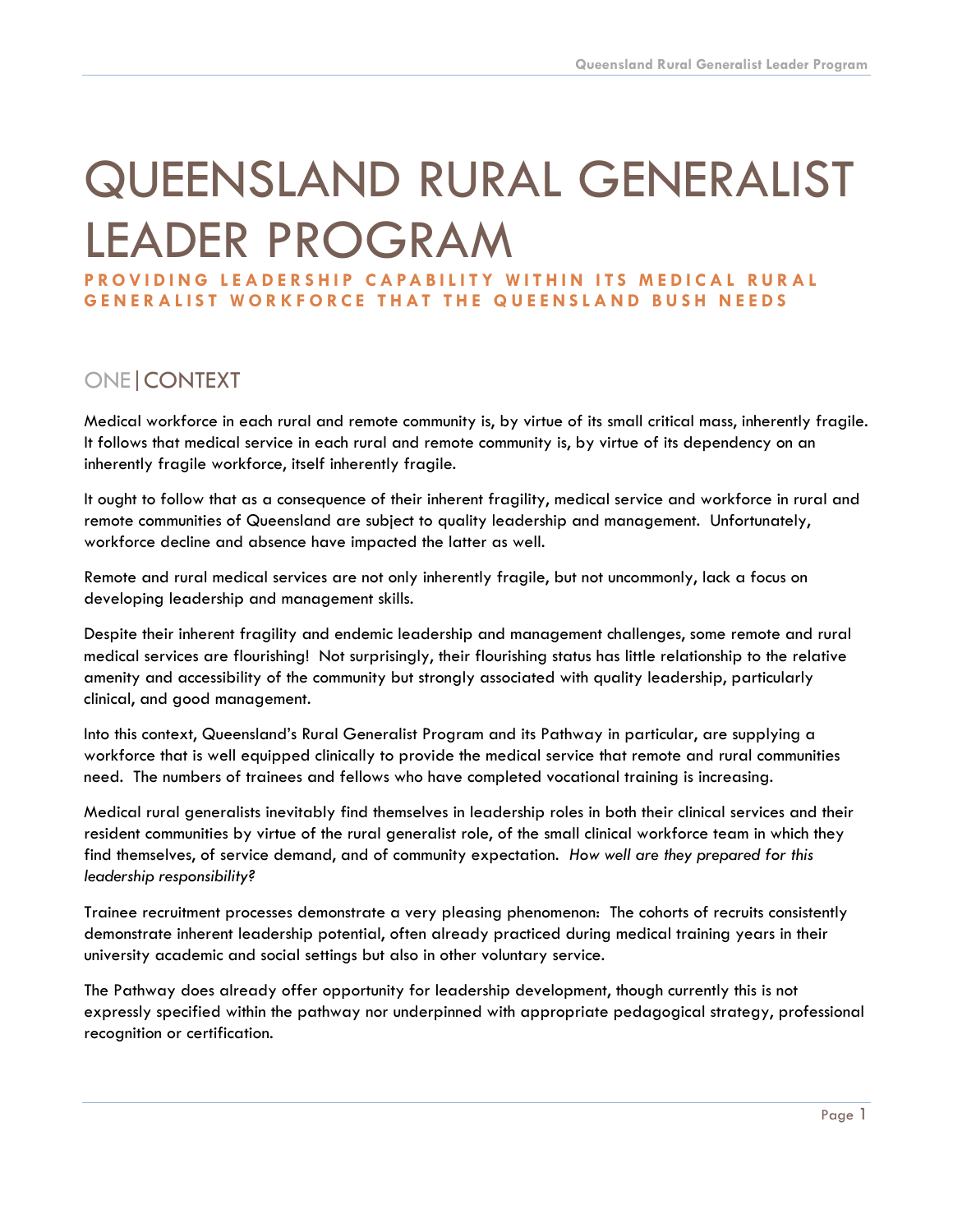Practicing rural generalists and trainees in remote and rural service identified leadership development as a high priority in the preparation of the first Rural Generalist Clinical Forum in Roma in September 2015. A leadership workshop during the Forum contributed strong affirmation of Program management concepts proposed to formalize leadership development for practicing rural generalists and trainees alike.

The Queensland Rural Generalist Leader Program (the Program) is a bespoke response to this need.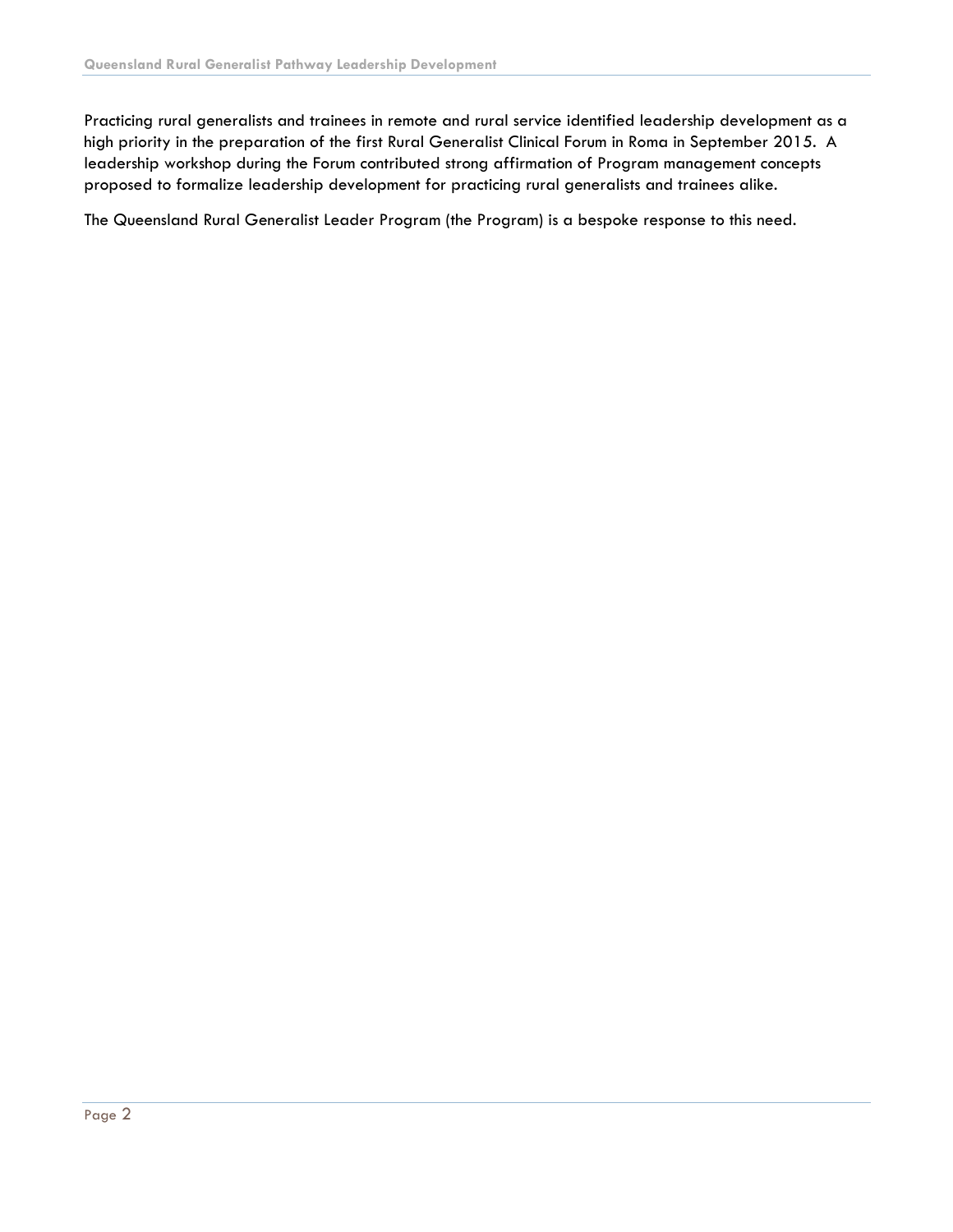## TWO|GOAL

The goal of the Program is **to develop the leadership capacity in its Medical Rural Generalist workforce that the Queensland bush needs.**

## THREE|STRATEGIC IMPERATIVES

The Program goal is underpinned by a systematic strategy to ensure it is attained and with maximum value for investment. The strategy involves five imperatives:

## **one| Leadership capacity referenced to medical professional standards**

Of course, Hospital and Health Services, and other not-for-profit and private for-profit organisations providing and managing health services in rural and remote communities have direct interest in the leadership capacity of Queensland's Medical Rural Generalist Workforce. All these organisations are necessarily invited to specify their expectations of the leadership capability of rural generalists howsoever engaged in their service.

However, the strategy also ensures an enduring capability of leadership in this medical workforce through systems of medical vocational training and of continuing professional development and maintenance of standards. It must therefore reference the leadership capacity of this target medical workforce to medical professional standards.

Professional standards within the various disciplines of the medical profession are the prerogative and purview of Australian Medical Council accredited medical colleges. The strategy therefore necessarily and critically engages appropriate medical colleges in development and maintenance of leadership capacity in the Queensland Rural Generalist Workforce.

## **two | Leadership capacity bespoke to rural and remote need**

The Program strategy provides leadership capability that specifically addresses remote and rural Queensland health service and community need. Queensland's Medical Rural Generalist workforce must carry fit-for-purpose capacity to lead rural and remote clinical services. Specifically, they must have capacity to lead for patient safety finely tuned to the challenges of clinical practice peculiar to these smaller and less accessible service contexts.

The medical context of this clinical governance need is service provided by Rural Medical Generalists in primary care (across a continuity of settings in communities and health facilities), in secondary care (community hospitals, multipurpose health services and rural, district and regional hospitals) and in public/population health contexts $1,2$ .

<sup>&</sup>lt;sup>1</sup> Director General approved definition of Rural Generalist Medicine, 2008, BR037367 160508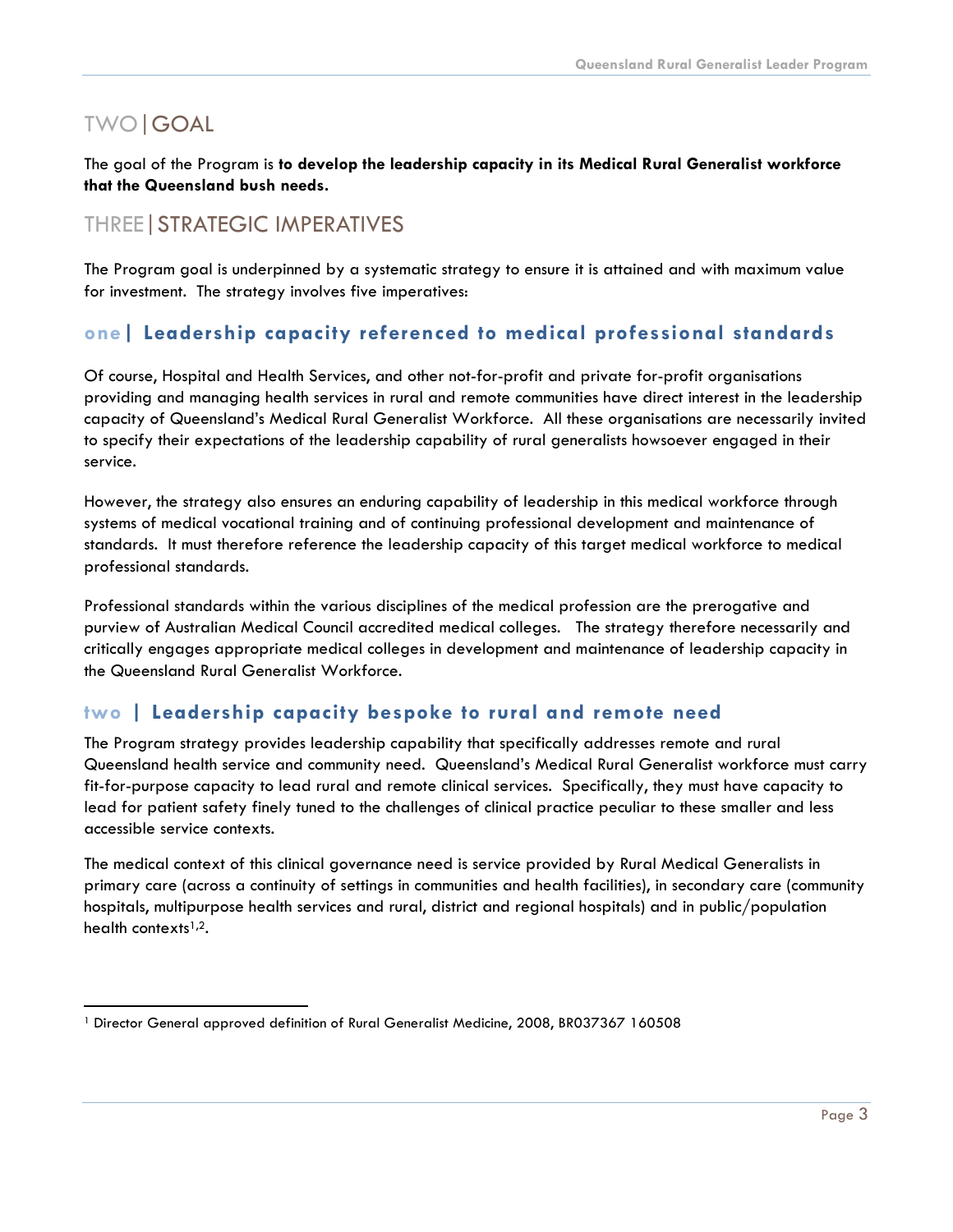Queensland acknowledges that the body of knowledge and skills that constitutes the discipline of Rural Generalist Medicine is contained in the curricula statements (primary rural and remote and advanced specialised training) of the Australian College of Rural and Remote Medicine (ACRRM)<sup>3</sup>. The ACRRM is therefore recognised by Queensland as the lead professional agency responsible for prescribing the scope and standards of practice and training in Rural Generalist Medicine. Fellowship of the ACRRM is the primary vocational end point of the Queensland Rural Generalist Pathway.

The Program strategy therefore engages the ACRRM to assist in embedding leadership development into the application of its curricula in vocational training of Queensland's Rural Generalist workforce as well as maintenance of professional standards and to provide expert guidance on the clinical practice context of this leadership development.

The strategy *also* welcomes the ACRRM to consider development of an advanced specialised skill curriculum for some who may wish to professionally formalise their leadership development and to confer certification of capability in leadership as an advanced specialised skill to those who successfully attain the ACRRM's prescribed standards of training and assessment.

The strategy welcomes the participation of the Royal Australian College of General Practitioners (RACGP) and RACGP Rural, given the RACGP provides an equivalent end point to vocational training in Rural Generalist Medicine in Queensland, viz., Fellowship of RACGP AND Fellowship of Advanced Rural General Practice.

**... a systematic strategy to develop the leadership capacity in its Medical Rural Generalist workforce that the Queensland bush needs**

### **three | Leadership capacity referenced to medical specialist standards**

Queensland's Rural Generalist workforce will practice clinical leadership as *clinician leaders* rather than as specialist medical managers. Nevertheless, it is imperative that the standards of leadership for this workforce are referenced to leadership standards of specialist medical leaders for two key purposes:

#### **one | common standards**

It is most helpful to remote and rural communities, to the state health system and to the medical professional that scope and standards of medical professional leadership are common across the profession.

#### **two | career options**

<sup>3</sup> Director General approved Statement of Recognition of Rural Generalist Medicine, 2008, BR037367 160508

 <sup>2</sup> International Statement for Rural Medical Generalism: Cairns Consensus, 2013, Available at: http://www.acrrm.org.au/thecollege-at-work/policy/policy/2015/06/10/international-statement-for-rural-medical-generalism-cairns-consensus>. [26 July 2016]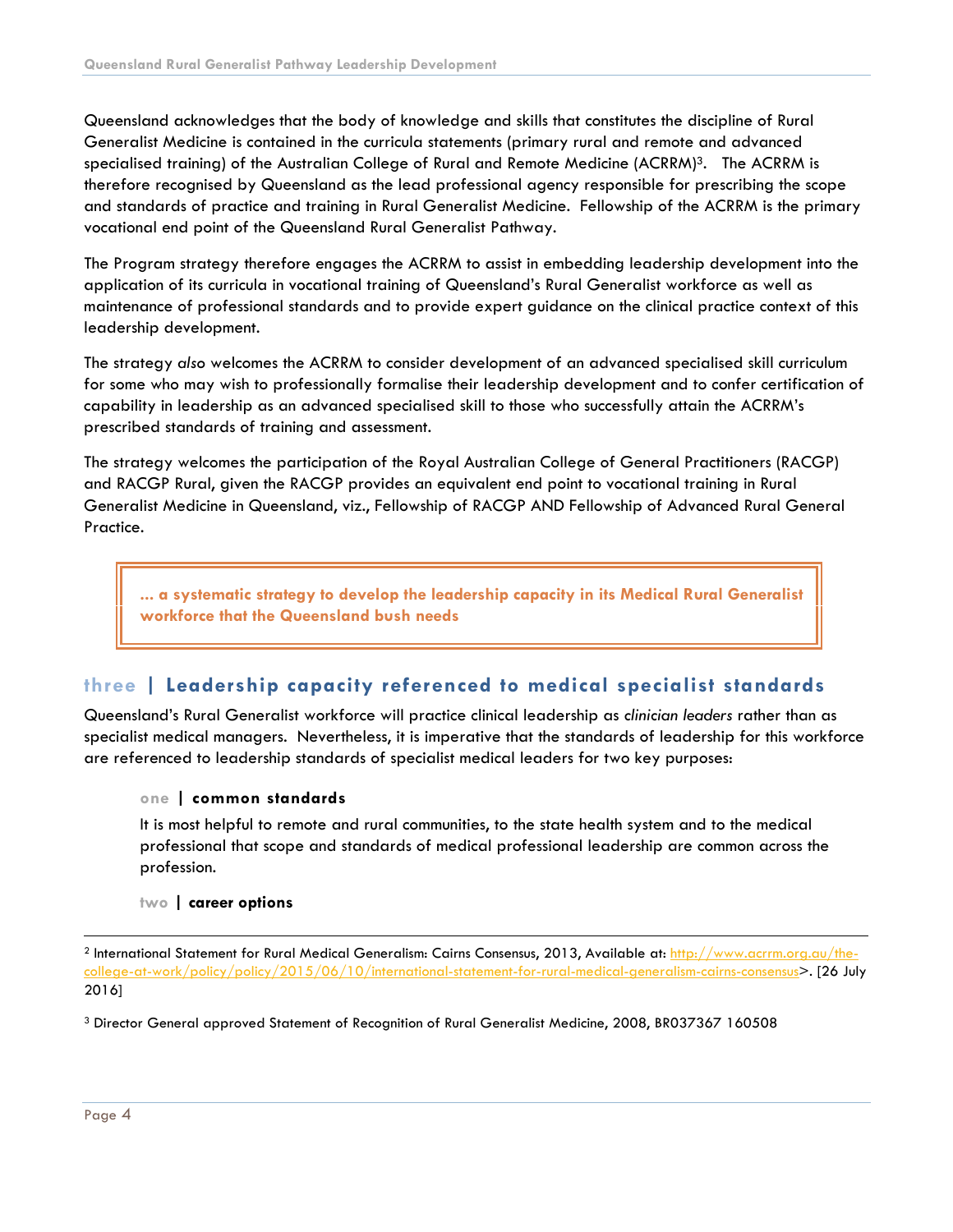The Queensland Rural Generalist Pathway is purpose-designed to maximise career options of the Queensland Rural Generalist workforce in recognition of the reality that family, spousal/partner and personal needs may limit the tenure of rural generalists' practice in rural and remote communities. Leadership development and maintenance for Rural Generalists referenced to specialist medical leadership standards provides an option of a post-rural career in specialist medical leadership.

The Royal Australasian College of Medical Administrators (RACMA) is the nationally recognised (and Australian Medical Council accredited) body prescribing standards of leadership and training for the medical profession. This strategy engages the RACMA to set the standards of medical leadership capacity deemed (in consultation with the ACRRM (and RACGP)) appropriate to Medical Rural Generalist practice in remote and rural Queensland.

The strategy welcomes the RACMA to confer Associate Fellowship upon those Rural Generalists who successfully attain the College's prescribed standards of training and assessment for the Associate Fellowship.

## **four | Leadership development and maintenance for practicing Rural Generalist workforce**

The strategy provides opportunity for the Rural Generalist workforce currently practicing in rural and remote Queensland to develop their leadership capacity and to obtain both college certified qualifications in medical professional leadership and Queensland Health system specific training.

Then, for both those who have developed their leadership capacity during Rural Generalist training (within the Queensland Rural Generalist Pathway) and those who've developed their leadership capacity post clinical Fellowship (FACRRM or FRACGP/FARGP), the strategy ensures quality maintenance of leadership capacity and of medical professional standards in leadership.

## **five | Leadership capacity referenced to the health system context in Queensland and to a professional team approach**

It is self-evidently valuable for Queensland's Rural Generalist workforce to be fitted with leadership capacity recognised within the medical profession and at national level, according both respect within the profession and portability of recognition in service.

It is imperative also that Queensland's Rural Generalist workforce is well fitted to lead within the Queensland Health system; doing so in partnership with clinical colleagues in nursing and allied health professions as well as non-clinical leaders. The strategy takes two approaches to achieve Rural Generalist workforce leadership development fit for the Queensland rural and remote health service context:

#### **one | adapt professional training to the Queensland Health System context**

The strategy invites the ACRRM, RACGP and the RACMA to purposefully apply their advanced specialised skills curriculum and associate fellowship curricula respectively, to the Queensland Health system context.

**two | incorporate Queensland Department leadership development programs with adaptation as appropriate to the Medical Rural Generalist context**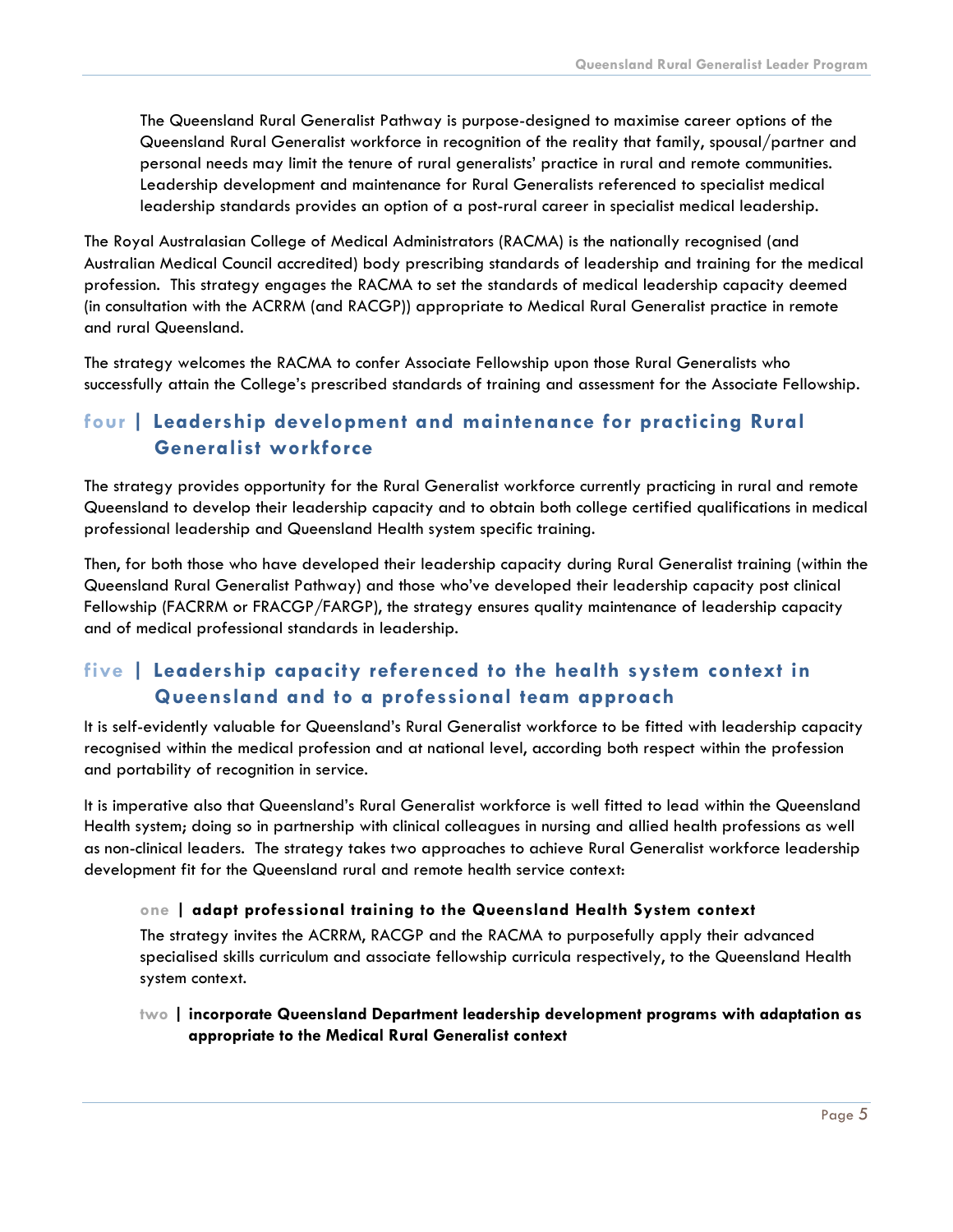The Healthcare Leadership Unit of the Department of Health (DoH HLU) operates a suite of clinician leadership and business development programs, available on an open access basis (though with capacity limit) to all clinicians in the state system. These are fit-for-purpose to the Queensland Health system context and therefore included as a vital component of this strategy. The strategy envisions appropriate tailoring of these programs as necessary to fit an integrated and professionally led leadership development program for Queensland rural generalist trainees and practitioners.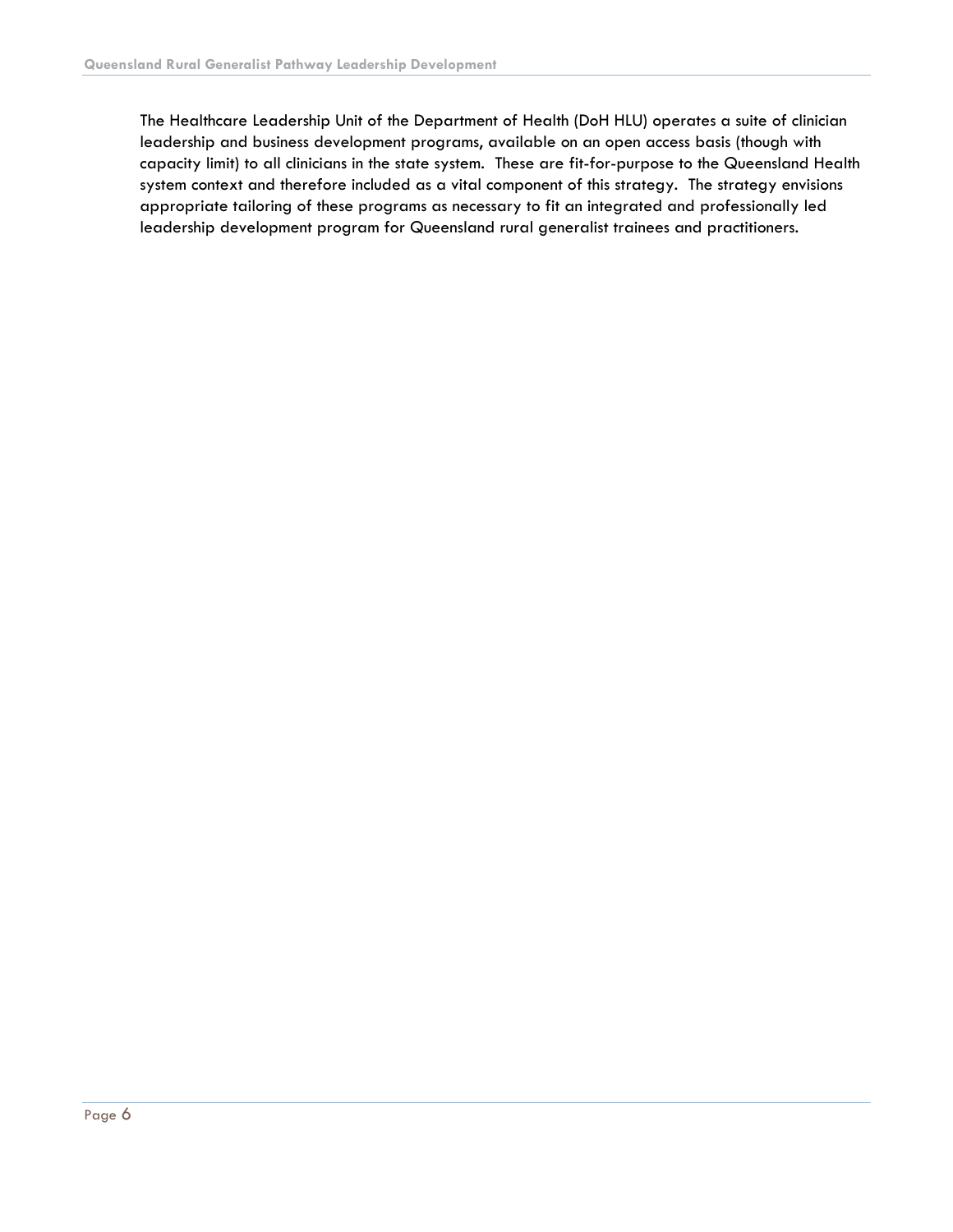## FOUR|SCOPE

The Program strategy comprehensively develops leadership capacity for the Queensland Rural Generalist workforce in two thoroughly integrated streams:

## **one|Queensland Rural Generalist Pathway**

The Pathway joins up training at medical school to prevocational, advanced specialised and vocational training elements with an end point of practice in Rural Generalist Medicine in remote or rural Queensland. These core elements are represented in Table 1 along with the fitting Fellowship programs of ACRRM and RACGP and status of QH service for RG trainees.

Table 1 also identifies the operation of the Queensland Rural Generalist Leader Program strategy within the Pathway. Importantly and within the Pathway, the strategy provides two modes of leadership development:

- $\triangleright$  Weaving leadership development into the clinical curriculum in such a manner that clarifies the clinical curriculum without demanding additional training/study time. Each trainee would experience this leadership training without jeopardy to their clinical training which has first priority in the Pathway.
- Providing opportunity to those trainees *who have personal and circumstantial capacity* to take on an additional curriculum of training in leadership to apply for training in the ACRRM's Advanced Specialised Skill in Leadership and/or the RACMA's Associate Fellowship.

The Program strategy has four components as follows:

#### **one | prevocational training leadership development**

The strategy envisions the 'infiltration' of early leadership development inconspicuously into the Prevocational Training of Rural Generalist trainees via the ACRRM Prevocational Curriculum: inconspicuously so as not to overload the trainees' establishment into medical practice during these years and to distract from this primary clinical training purpose. This infiltration of early leadership development will extend to the Rural Generalist Trainee Workshops mandated for trainees in each of these two years.

For those with particular leadership aptitude or who would otherwise benefit and who have reserve capacity for additional training without jeopardy to their clinical training, the HLU's *Learn2Lead* program is provided as an enhanced leadership development option. However, the imposition upon employers of both the Rural Generalist Trainee Workshops (each year) as well as access to the *Learn2Lead* program would require careful engagement of support by trainees' primary allocation centres.

#### **two | advanced specialised training leadership development**

The strategy anticipates explicit leadership development of trainees during the Advanced Specialised Training year(s), referenced to the leadership role that the trainees find themselves required to exercise as Principal House Officers/Registrars providing medical leadership to a clinical unit/team. Leadership development during this component of the Pathway is firstly woven into the Advanced Specialised Skills curricula.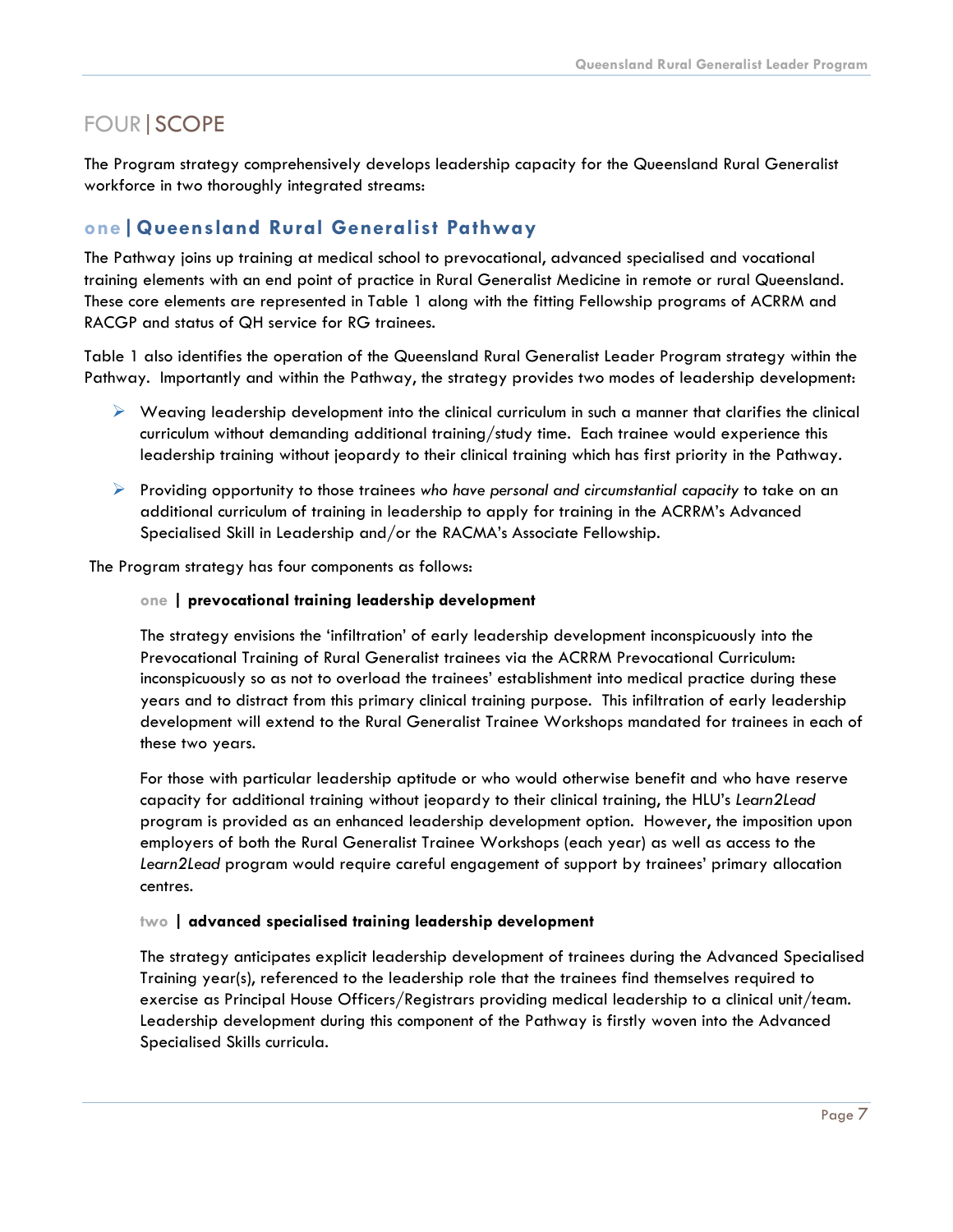| <b>PGY</b>                                     | <b>Rural Generalist</b><br>Pathway                                                                                    | <b>QRG Leadership Development*</b>                                                                                                                                                                                                                                            | <b>QH Service</b>                                                                                                                                                      | <b>ACRRM</b>                                                                 | <b>RACGP</b>                                                                                   |
|------------------------------------------------|-----------------------------------------------------------------------------------------------------------------------|-------------------------------------------------------------------------------------------------------------------------------------------------------------------------------------------------------------------------------------------------------------------------------|------------------------------------------------------------------------------------------------------------------------------------------------------------------------|------------------------------------------------------------------------------|------------------------------------------------------------------------------------------------|
| $-6$                                           | Recruitment<br>Recruitment<br>Recruitment<br>Recruitment<br>Recruitment                                               | N/A                                                                                                                                                                                                                                                                           | Student                                                                                                                                                                | N/A                                                                          | N/A                                                                                            |
| $-5$                                           |                                                                                                                       |                                                                                                                                                                                                                                                                               | Student                                                                                                                                                                |                                                                              |                                                                                                |
| $-4$                                           |                                                                                                                       |                                                                                                                                                                                                                                                                               | Student                                                                                                                                                                |                                                                              |                                                                                                |
| $-3$                                           |                                                                                                                       |                                                                                                                                                                                                                                                                               | Student                                                                                                                                                                |                                                                              |                                                                                                |
| $-2$                                           |                                                                                                                       |                                                                                                                                                                                                                                                                               | Student                                                                                                                                                                |                                                                              |                                                                                                |
| $-1$                                           | <b>RECRUITMENT</b>                                                                                                    |                                                                                                                                                                                                                                                                               | Student                                                                                                                                                                |                                                                              |                                                                                                |
| 1                                              | Prevocational<br>Training                                                                                             | Inconspicuously woven into<br>$\blacktriangleright$<br><b>ACRRM Prevocational</b><br>Curriculum<br>$\blacktriangleright$<br>Learn2Lead+                                                                                                                                       | Intern                                                                                                                                                                 |                                                                              |                                                                                                |
| $\overline{2}$                                 |                                                                                                                       |                                                                                                                                                                                                                                                                               | Junior House Officer                                                                                                                                                   | <b>Core Clinical</b><br><b>Training</b>                                      | <b>Hospital Training</b>                                                                       |
| $3+$                                           | Advanced<br><b>Specialised Training</b>                                                                               | $\blacktriangleright$<br>Conspicuously woven into<br><b>AST curricula &amp; Workshop</b><br>Programs<br>$\blacktriangleright$<br>Learn2Lead <sup>+</sup><br>$\blacktriangleright$<br>Step Up Leadership+                                                                      | Registrar/Principal<br>House Officer                                                                                                                                   | Advanced<br>Specialised<br>Training                                          | <b>Advanced Rural</b><br><b>Skills Training</b>                                                |
| $4+$                                           | <b>Vocational Training</b>                                                                                            | $\blacktriangleright$<br>Conspicuously woven into<br>vocational training curricula<br>$\blacktriangleright$<br>AST in Leadership+<br>$\blacktriangleright$<br>AFRACMA Program+                                                                                                | Senior Medical Officer<br>(Provisional Fellow)<br><b>Medical Practitioner</b><br>with Private Practice                                                                 | 1º Rural & Remote<br>Training                                                | <b>GP Terms</b>                                                                                |
| $5+$                                           |                                                                                                                       |                                                                                                                                                                                                                                                                               | (PF)<br><b>Private Practice</b>                                                                                                                                        | 1º Rural & Remote<br>Training                                                | <b>GP Terms</b>                                                                                |
| $6+$                                           | <b>Vocational Practice</b><br>in Rural Generalist<br>Medicine &<br>Maintenance of<br>Professional<br><b>Standards</b> | <b>RACMA &amp; ACRRM CPD</b><br>➤<br><b>AST</b> in Leadership<br>➤<br><b>AFRACMA Program</b><br>$\blacktriangleright$<br>$\blacktriangleright$<br>Medical Leadership in Action<br><b>Emerging Clinical Leaders</b><br>≻<br><b>Clinician Business</b><br>$\blacktriangleright$ | Senior Medical Officer<br><b>Medical Practitioner</b><br>with Private Practice<br><b>Visiting Medical</b><br>Officer (Advanced<br>Practice)<br><b>Private Practice</b> | <b>FACRRM</b> including<br>Advanced<br>Specialised Skill(s)<br>Certification | <b>FRACGP AND</b><br><b>FARGP</b> including<br><b>Advanced Rural</b><br>Skill(s) Certification |
| $\overline{z}$                                 |                                                                                                                       |                                                                                                                                                                                                                                                                               |                                                                                                                                                                        |                                                                              |                                                                                                |
| 8                                              |                                                                                                                       |                                                                                                                                                                                                                                                                               |                                                                                                                                                                        |                                                                              |                                                                                                |
| 9                                              |                                                                                                                       |                                                                                                                                                                                                                                                                               |                                                                                                                                                                        |                                                                              |                                                                                                |
| 10                                             |                                                                                                                       | Development<br>Manage4Improvement<br>$\blacktriangleright$                                                                                                                                                                                                                    |                                                                                                                                                                        |                                                                              |                                                                                                |
| *Collaboration of QRGP, ACRRM, RACMA & DoH HLU |                                                                                                                       |                                                                                                                                                                                                                                                                               |                                                                                                                                                                        |                                                                              |                                                                                                |

Table 1 Queensland Rural Generalist Pathway Leadership Development

+Leadership development options related to trainee capacity (personal & circumstantial) beyond clinical priorities

Two HLU programs are applicable as options for enhanced leadership development during Advanced Skills Training, depending upon trainee capacity to embark upon additional training: *Learn2Lead* and *Step Up Leadership*.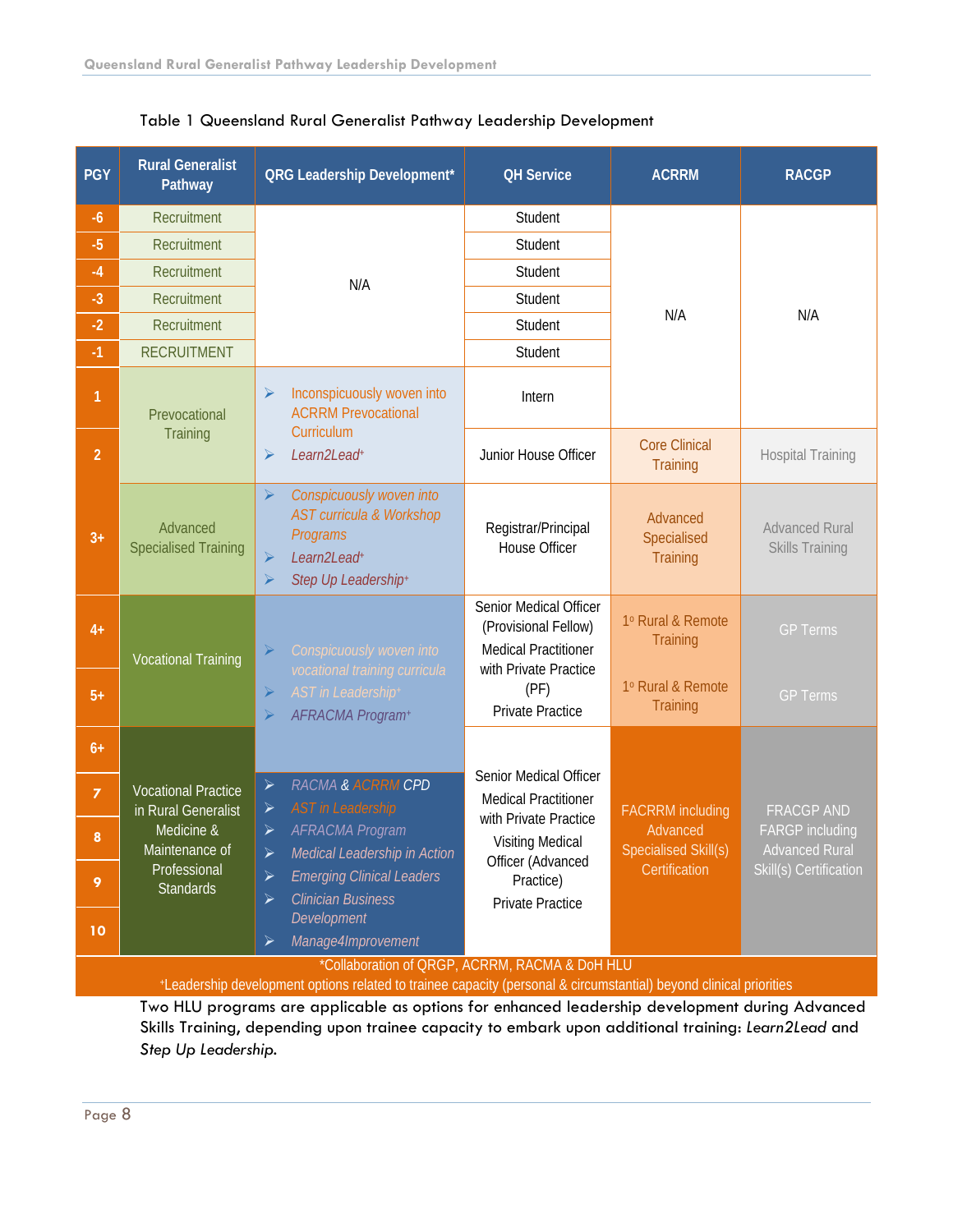Given the clinical workshop requirements of trainees during Advanced Specialised Training, care will be taken again to engage trainees' primary allocation centres to secure their release of trainees to additional non-service periods.

#### **three | vocational training leadership development**

The Program strategy involves the ACRRM and RACGP weaving leadership development into the Primary Rural and Remote Training curriculum and General Practice Term curriculum respectively, in a manner which ensures (where appropriate) a leadership perspective (patient safety assurance through good clinical governance) without adding extra curricula content. This component of the strategy requires engagement of Regional Training Organisations to support application of these adapted curricula.

In this component of the Pathway, the Program affords opportunity to trainees who have both interest and reserve training capacity to formalise their leadership development in the professional context via a possible ACRRM Advanced Specialised Skill in Leadership and/or the RACMA's Associate Fellowship program; the latter possibly extending beyond the two standard vocational training years by six to twelve months to avoid crowding the critical clinical vocational training to Fellowship of the ACRRM or the RACGP Rural. This flexibility permits trainees to complete these professional leadership development programs without jeopardising completion of their clinical fellowship (FACRRM or FRACGP/FARGP).

#### **four | advanced leadership development and continuing leadership development**

Upon attaining the clinical end point of the Pathway (Fellowship of the ACRRM or the RACGP and RACGP Rural) and possibly ACRRM AST Leadership and AFRACMA, Rural Generalists will necessarily embark upon career long maintenance of professional standards in both clinical and leadership practice.

At any time during their vocational practice as Rural Generalists but encouraged sooner than later, the Program supports Rural Generalists to capitalise upon the HLU's three additional leadership development programs – *Medical Leadership in Action, Emerging Clinical Leaders* and *Clinician Business Development*, perhaps with fit-for-purpose adaptation of the *Medical Leadership in Action* program – and/or entering ACRRM AST Leadership or AFRACMA programs.

#### **two|Practicing Rural Generalists**

The second stream of the Program strategy viz., vocational leadership development, merges with the fourth component of the Queensland Rural Generalist Pathway. Practicing Rural Generalists report high demand for opportunity to develop their leadership skills. The level of demand suggests an initial high demand for this option (perhaps at least 25 candidates per year), though as the Pathway stream achieves its purpose, within 5 years, demand for this second stream is likely to settle to a lower level of demand.

Practicing rural generalists in clinical roles generally find it necessary to provide leadership in clinical, health service and community contexts. They are primed by their continuing experience in rural and remote practice to anticipate the benefit of development of their leadership capacity. A smaller number serving also as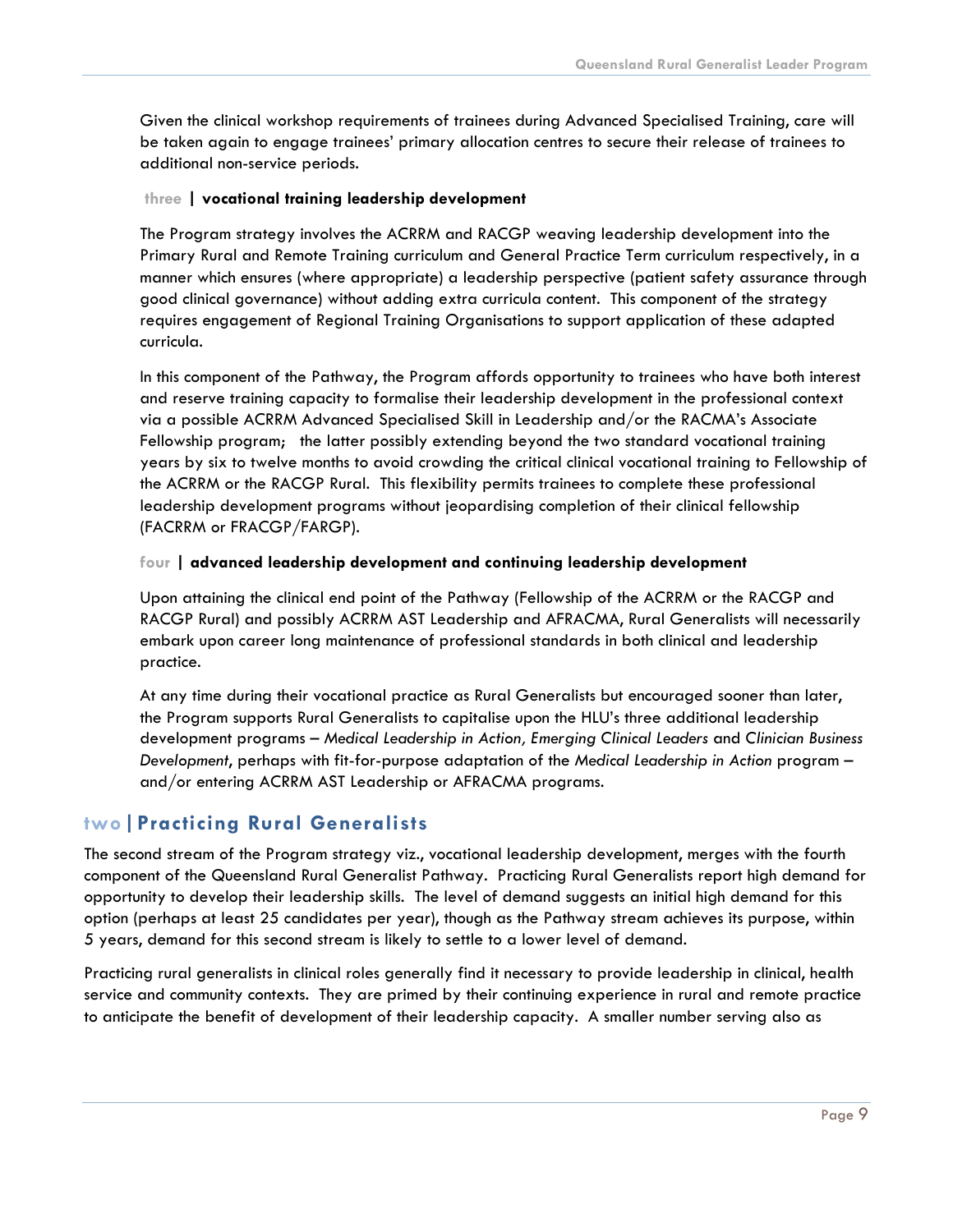clinical leads, Medical Superintendents/Directors of Medical Services or even Executive Directors of Medical Services find an even greater imperative to develop their leadership capacity.

The Program strategy combines professional and departmental leadership development:

#### **one | professional leadership development**

The anticipated central point of professional leadership development in this stream is the RACMA's Associate Fellowship program, via an annual (or biannual) intake of candidates. Given the small critical mass of Rural Generalist workforce in each rural and remote location, a support strategy critical to the success of the AFRACMA program will be support of the candidates and their facilities/Hospital and Health Services to access necessary leave for the program's workshops.

It is difficult to predict demand for a certified advanced skill in leadership from fellowed Rural Generalists. However, the strategy nevertheless involves a collaboration between the RACMA and the ACRRM and RACGP in delivery of the AFRACMA program in Queensland.

#### **two | system leadership development**

The Healthcare Leadership Unit's programs for leadership development are specifically relevant to this stream of leadership development. These are:

#### • **Medical Leadership in Action**

"The Medical Leadership in Action Program is a unique development program specifically designed for senior medical officers. The program builds on existing leadership skills and provides practical skills that will assist senior medical officers in their complex leadership role."4

Participants in this program gain a better understanding of themselves and their impact on others. They discover their own leadership style and qualities and learn skills and techniques that will help them lead and manage high performance clinical teams and communicate more effectively with their colleagues, staff and patients.

While it may be of benefit for Rural Generalists to develop leadership capacity together with other medical colleagues, the strategy envisions the value of adaptation of this program specifically for a Rural Generalist cohort.

#### • **Emerging Clinical Leaders**

The Emerging Clinical Leaders Program is designed to meet the critical needs of emerging clinical leaders. The program is open to candidates of all professional disciplines (nursing officers (grade 7 and above), medical officers (junior consultants and above), health professionals (HP5 and above), professional officers (PO4) and

 <sup>4</sup> Clinical Excellence Division, Healthcare Leadership Unit, Medical Leadership in Action, 2016, Available at: http://qheps.health.qld.gov.au/leadership/programs/medical-leadership.htm>. [28 July 2016]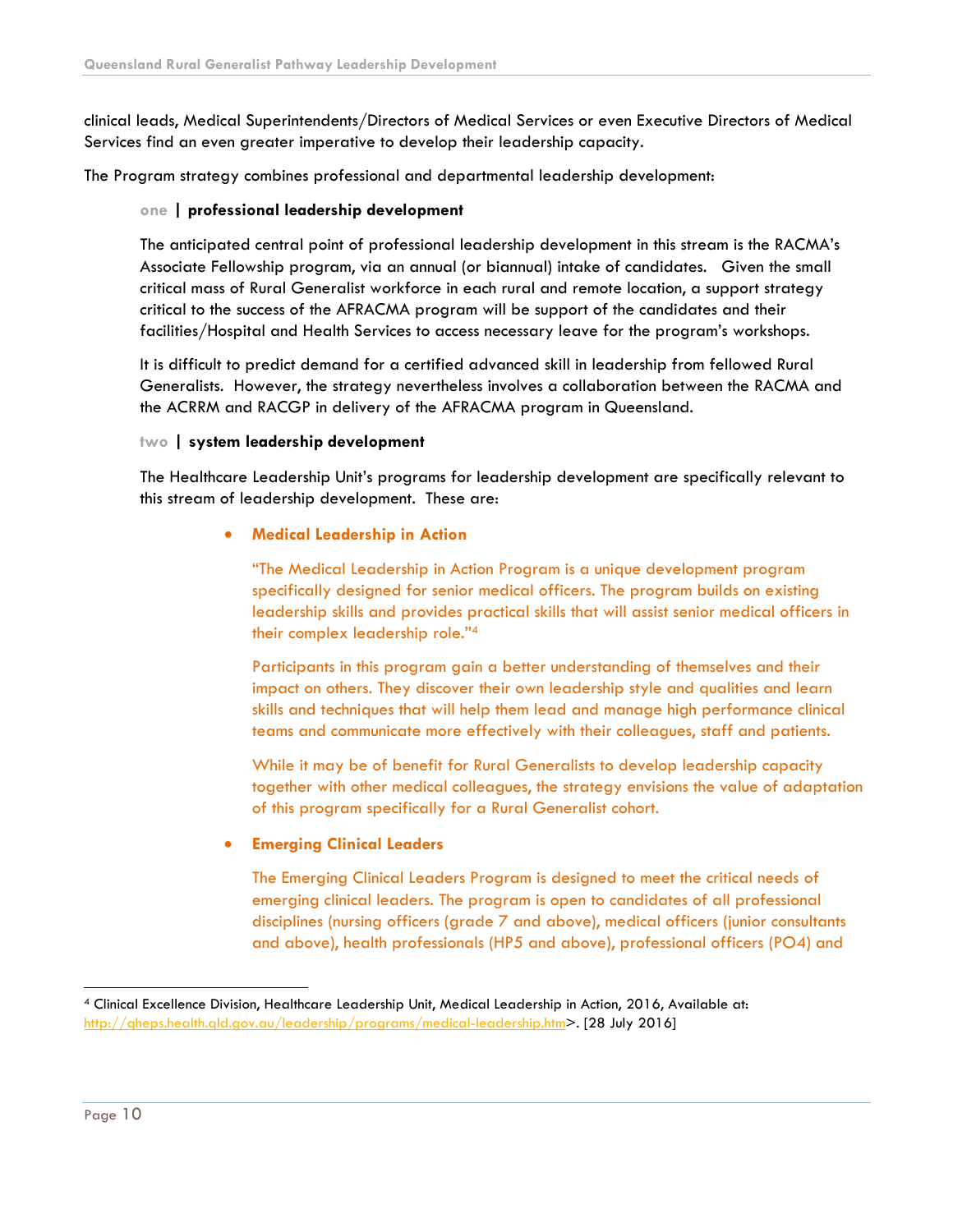dental officers). It therefore offers opportunity for Rural Generalists to develop their leadership capacity in a multidisciplinary program.5

#### • **Clinician Business Development**

"The Clinician Business Development Program is a unique three-month statewide program designed to build the business confidence and capabilities of clinicians to support improvements in health service delivery.

"The program provides an opportunity to develop best practice in health services through understanding the new context and governance for health service delivery, improved business planning and funding models and understanding the importance of innovation and pathways to improvement. The program also provides strategies to effectively manage others, lead clinical teams through change and prioritise clinical workloads.

"Health leaders have increased accountability to drive clinical improvements and efficiencies within the Hospital and Health Services and through the program participants will gain a broader understanding of how the health system operates and how clinician business capabilities are strongly linked to the delivery of quality patient care."6

This program is also open to clinicians of all disciplines (medical officers (junior consultants and above), nursing officers (grade 7 and above), health professionals (HP5 and above), professional officers (PO4) and dental officers), providing a multidisciplinary context for leadership development of our Rural Generalist workforce.

#### • **Manage4Improvement**

"The Manage4Improvement program is a unique six month program designed to build the leadership and management confidence and capabilities of clinician managers and team leaders to support improvements in health service delivery, through gaining a broader understanding of how the health and business systems operate simultaneously.

The Manage4Improvement program is based on the recognition of the key role clinician managers play in the operational service delivery of quality patient care and system improvement. As pressures build on the sustainability of the health system, the evidence is convincing that the efficient and effective use of resources and the quality

 <sup>5</sup> <sup>5</sup> Clinical Excellence Division, Healthcare Leadership Unit, Emerging Clinical Leaders, 2016, Available at: http://qheps.health.qld.gov.au/leadership/programs/emerging-clinical-leaders.htm>. [28 July 2016]

<sup>6</sup> Clinical Excellence Division, Healthcare Leadership Unit, Clinician Business Development, 2016, Available at: http://qheps.health.qld.gov.au/leadership/programs/clinician-business-development.htm>. [28 July 2016]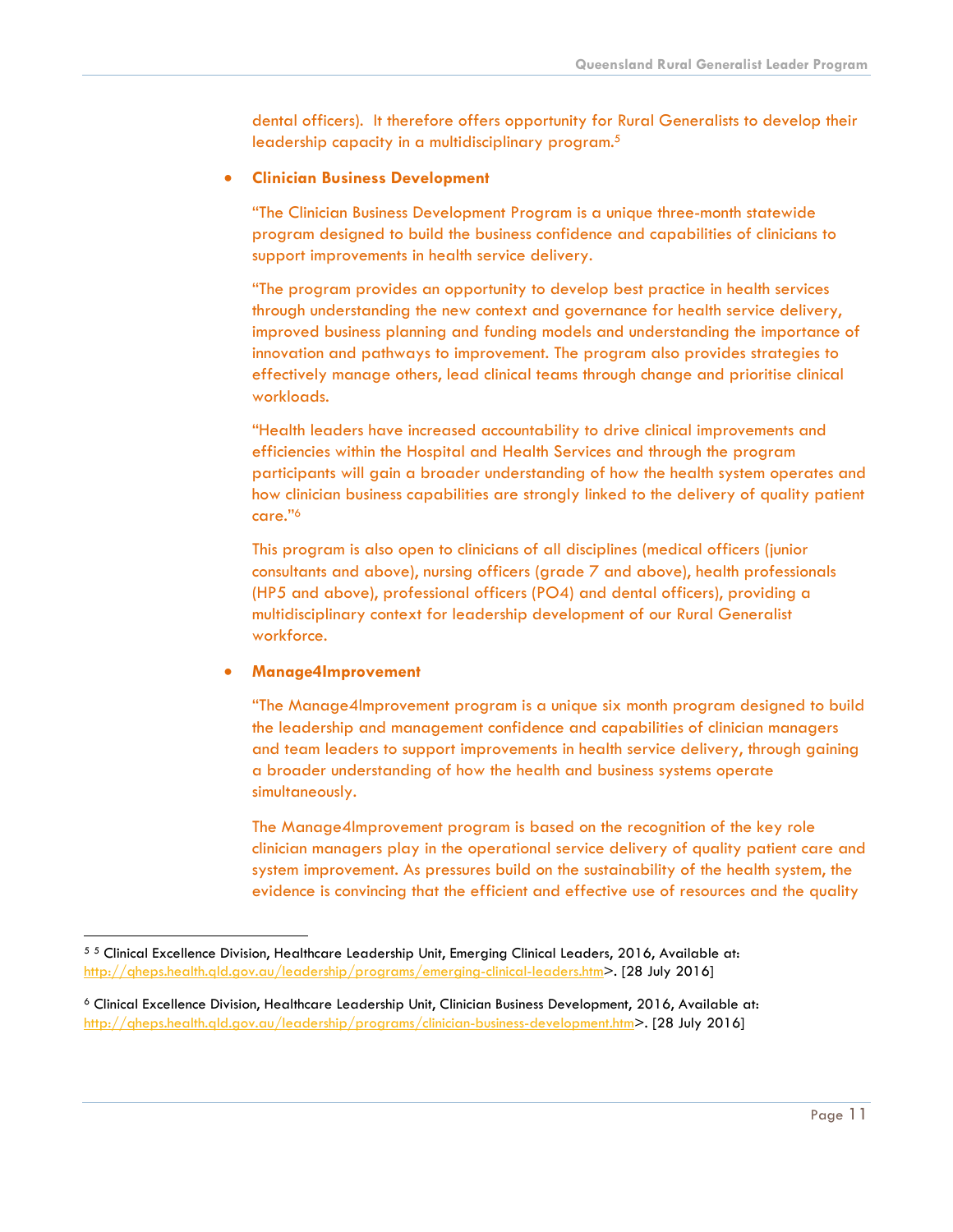#### **FIGURE 1**



of healthcare services provided is improved by enhancing the management capacity of individual leaders and teams (International Hospitals Federation, 2015).

"(It) offers a structured approach to leadership and management skill development and integrated improvement science, to support the development and implementation of an Improvement Project [See Figure 1]. The Improvement Project will contribute to enhanced healthcare outcomes through improved system capability and sustainability."7

The Program strategy includes a refinement of advice to and guidance of the practicing Rural Generalist workforce in relation to these system leadership development

opportunities; a refinement achieved through the collaboration of the QRGP, the ACRRM, the RACMA and the DoH, HLU.

 $7$  Clinical Excellence Division, Healthcare Leadership Unit, Clinician Business Development, 2016, Available at: http://gheps.health.gld.gov.au/leadership/programs/manage-4-improvement.htm>. [23 August 2016]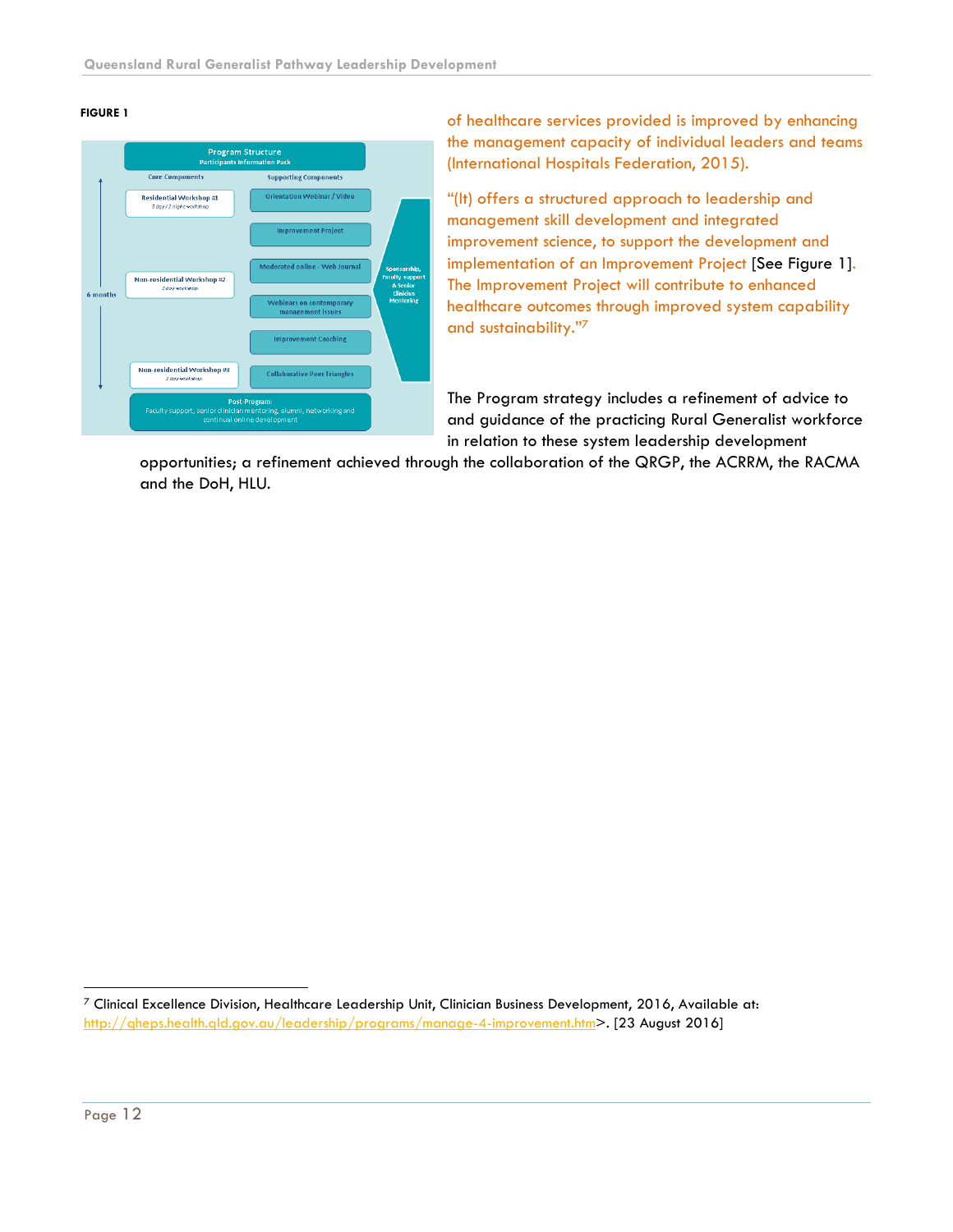## FIVE|GOVERNANCE

The Queensland Rural Generalist Leader Program is governed within the structure of the Queensland Rural Generalist Program itself by Rural and Remote Medical Support, Darling Downs Hospital and Health Service (DDHHS), principally via the Queensland Rural Generalist Program Leadership Group. Through its Service Agreement with the Department of Health and the Service Agreement's prescribed accountability to sister Hospital and Health Services, Darling Downs Hospital and Health Service will provide accountability for the Leader Program. It is committed to collaborate on the Program by agreement with the RACMA, the ACCRM and the RACGP.

A Pathway led Consultative Committee provides a forum of engagement between the collaborators and other key stakeholders. Through it the Program collaborators access wise counsel on the broad scope of contexts in which rural generalists will find themselves in leadership functions and are advised on the operation of the Program generally. The Consultative Committee's membership includes representatives of the ACRRM (and RACGP), the RACMA, and Hospital and Health Services, other stakeholders, DoH HLU and chaired (in the practice of other Pathway Consultative Committees) by a specialist medical manager nominee of RACMA.

## SIX|EVALUATION

The Program strategy includes an evaluation process applying appropriate methodologies to best measure the impact and value for money of leadership development of Queensland's Medical Rural Generalist workforce. This evaluation will ideally measure the impact for rural generalists, for remote and rural medical/health services, for patient safety and for communities as well as value for investment in the Leadership Development program.

## SEVEN|FUNDING

The Queensland Rural Generalist Pathway underwrites most of the cost of leadership development for the Hospital and Health Service employed Rural Generalist workforce. Rural Generalists have a professional obligation to maintain a very substantial scope of clinical practice, in primary care (general practice), in secondary medical practice (inpatient, emergency and retrieval) and in at least one advanced specialised skill. This places a heavy burden upon their capacity to take leave for professional development and their capacity to fund (even with the generous public Professional Development Leave and Allowance entitlements).

Leadership development for a rural generalist gains minimal personal financial advantage. The principal beneficiaries are patients, remote and rural health services and communities. It is clearly in the public interest to develop the leadership capacity of Queensland's Rural Generalist workforce. Subject to good governance review, the Queensland Rural Generalist Pathway will substantially subsidise this leadership development initiative, including program costs of curricula refinement and development, implementation of strategy within the Pathway and AFRACMA course costs including attendance at residential workshops. In relation to the latter, course accommodation and meal costs will be met. The Pathway's funding will not underwrite leave and backfill (if required) for attendance at residential workshops. The Pathway expects a modest contribution to the AFRACMA course cost by trainees.